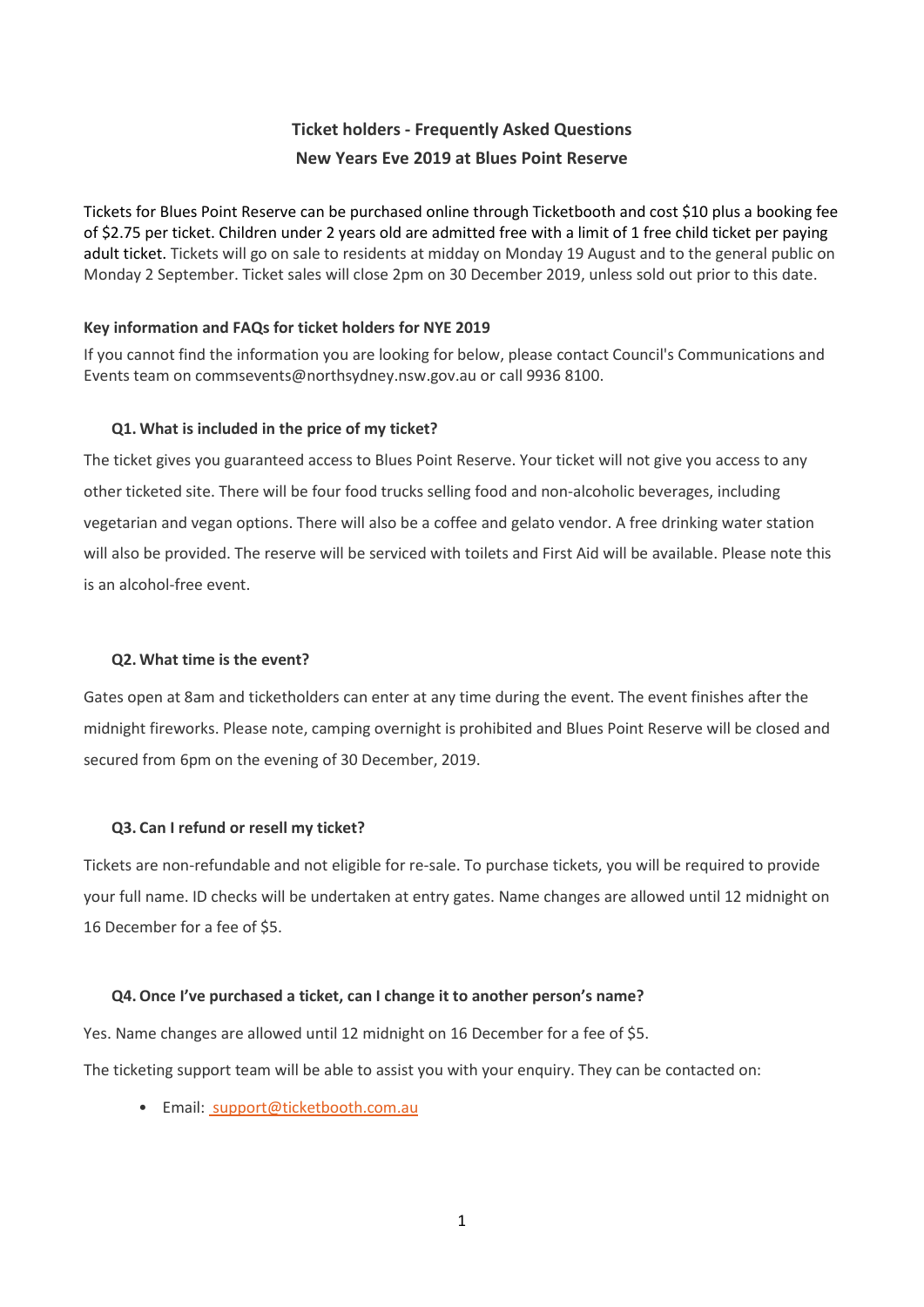#### **Q5. If tickets are not sold out, will I be able to purchase tickets at the gate?**

No. There will be no option to purchase tickets at the gate. Tickets can only be purchased online at Ticketbooth until 2pm on 30 December 2019, unless sold out prior to this date.

#### **Q6. Are there pass-outs?**

Yes, ticketholders may leave and re-enter Blues Point Reserve at any time, however, bag checks will be undertaken each time you re-enter the reserve.

#### **Q7. If I have a ticket, can I move between Parks and Reserves?**

No. Your ticket is only valid for entry into Blues Point Reserve. Patrons will be issued with park specific wristbands that will not permit entry to other ticketed parks.

#### **Q8. Can I bring children to the event?**

Yes. This is an all-ages, alcohol free event. Children under 2 years old are admitted free with a limit of 1 free infant ticket per paying adult ticket. You are welcome to bring strollers, but we request you collapse them once inside the event to ensure all guests can enjoy the views.

Children 2 years and over must have a ticket and be accompanied by an adult.

#### **Q9.Will the New Years Eve event go ahead if the weather is bad?**

This is an outdoor event. In extreme weather conditions, a decision to proceed is made by the City of Sydney in consultation with other agencies. The fireworks are presented by the City of Sydney, not North Sydney Council, and in the event that the fireworks are cancelled, North Sydney Council will not be held responsible or provide compensation. The price of admission will not be refunded.

#### **Q10. Where is Blues Point Reserve located?**

Blues Point Reserve is a waterside location on the north side of the Harbour with spectacular views of the Sydney Opera House and Sydney Harbour Bridge. Pedestrian entry and exit is via Blues Point Road, which is closed to traffic from 8am on New Years Eve.

2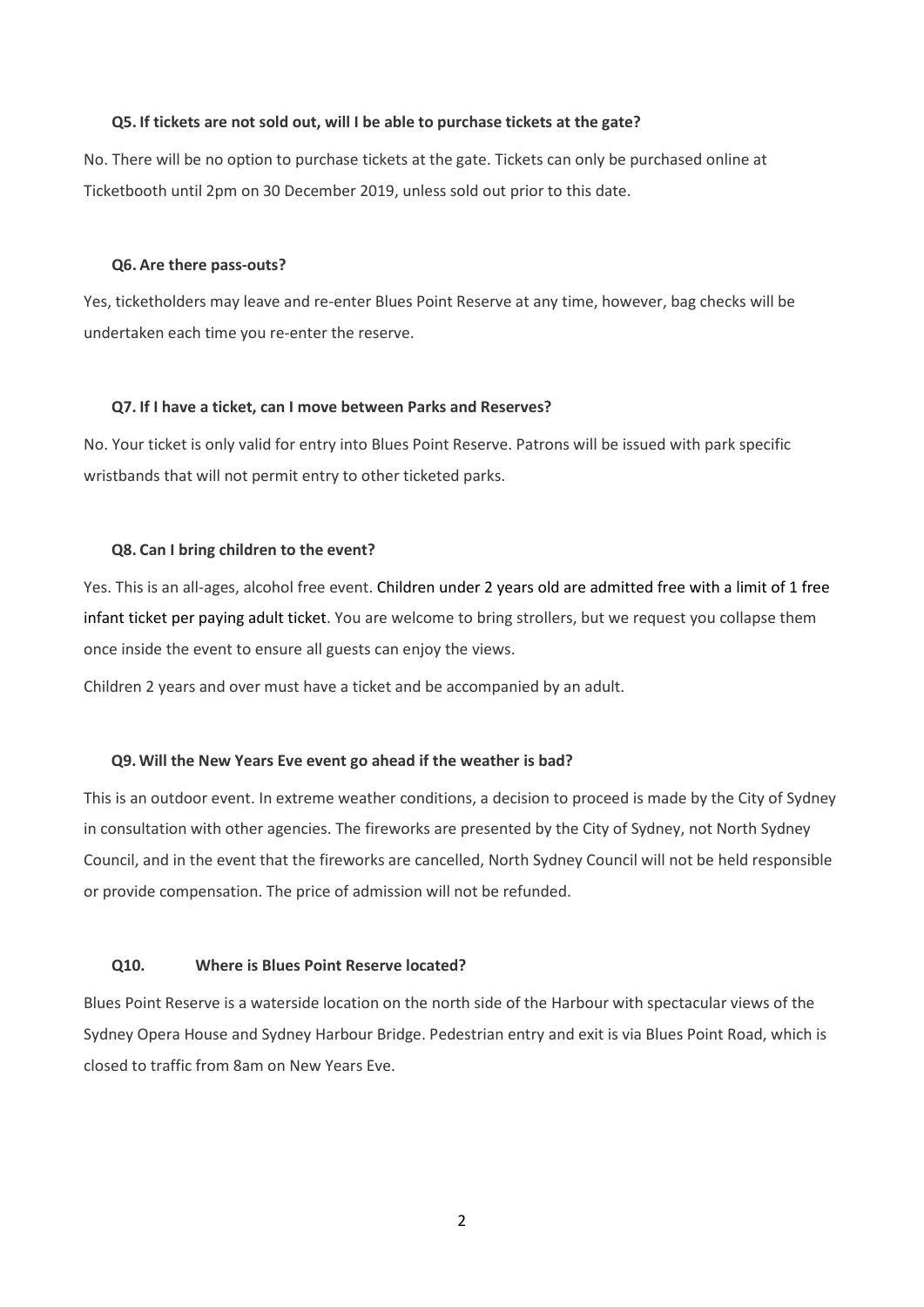#### **Q11. How do I get to the event?**

Due to extensive road closures and high pedestrian traffic in the area, public transport is the easiest option to get to Blues Point Reserve. The closest train station is North Sydney Station, which is located approximately 1km from Blues Point Reserve. All ticket holders will be sent detailed arrival and transport information prior to New Years Eve via the email address provided at time of tickets being purchased. For additional transport information visit [www.transportnsw.info,](http://intranetadmin.northsydney.nsw.gov.au/SCControls/www.transportnsw.info) or phone 131 500.

### **Q12. How much baggage am I allowed to bring to the event?**

Each ticket holder is permitted to bring one bag up to 60 cm (height) x 40 cm (width) x 25 cm (depth). This is similar in size to airline carry on baggage. Note that tents, marquees or gazebos will not be allowed into the event. Small sunshades and small coolers/eskies are allowed.

#### **Q13. How do I get home after the event?**

Extra train and bus services will run, but as everybody leaves at the same time after the midnight fireworks there are lengthy delays and long queues. Make sure you plan your journey at [www.transportnsw.info](http://intranetadmin.northsydney.nsw.gov.au/SCControls/www.transportnsw.info)

#### **Q14. Is food available on site?**

Yes, there will be four food trucks selling food and non-alcoholic beverages, including vegetarian and vegan options. There will also be a coffee and gelato vendor. Cash and card are accepted.

#### **Q15. Can I bring additional food to the event?**

Yes - you can bring your own food.

# **Q16. Can I bring alcohol to Blues Point Reserve?**

No – New Years Eve at Blues Point Reserve is an alcohol-free event. Alcoholic beverages brought to the reserve will be confiscated at the entrance during bag checks by security and will not be returned. North Sydney Council reserves the right to confiscate any restricted items and/or refuse entry to any persons not complying with Conditions of Entry.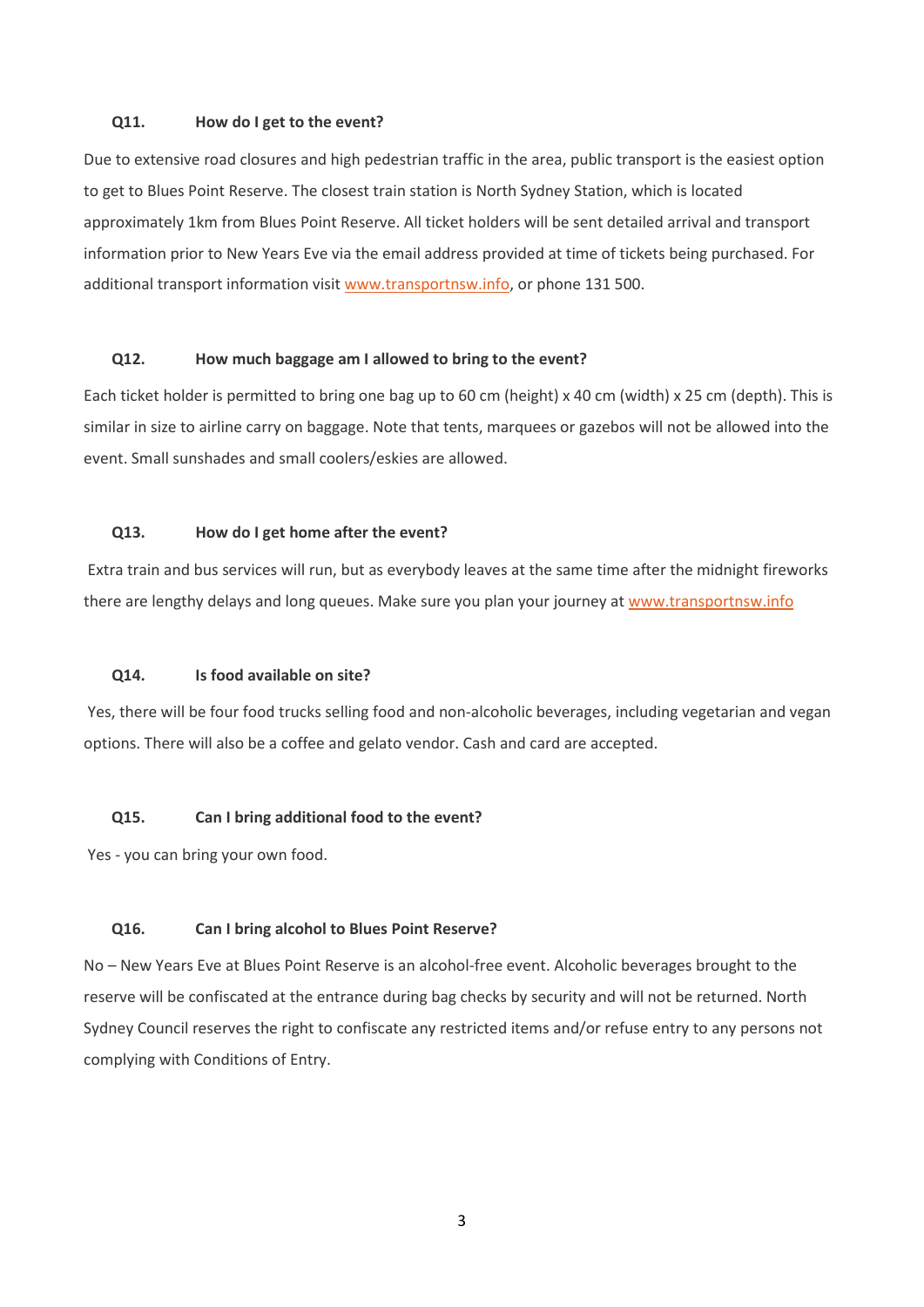# **Q17. What am I NOT allowed to bring?**

The following items are not permitted at the event:

- alcohol
- glass
- portable BBQs
- flammable items
- sharp items, e.g. knives
- balloons
- chairs, milk/bread crates (low line beach seats, picnic rugs or folding mats are permitted)
- tents, marquees or gazebo's (small sunshades permitted but they must be taken down at dusk)
- animals
- drones or kites
- bicycles/skateboards
- sound systems (blue tooth style mini speakers are allowed)

Security will be conducting bag searches and items not listed above that are illegal, dangerous or deemed unsafe will be confiscated. No cloaking service is available.

# **Q18. What are the seating arrangements?**

NYE at Blues Point Reserve is a picnic style event so please bring your picnic blanket along. Chairs are not permitted, but you may bring low line beach seats or flat folding mats.

# **Q19. Is there shade at the event?**

There is very little shade at Blues Point Reserve. Small sunshades are permitted but must be taken down at dusk. Tents and gazebos are not permitted, and you will not be allowed to bring them into the reserve.

# **Q20. What time are the fireworks?**

There are two fireworks displays on New Years Eve – The first is at 9pm. The major show is at midnight.